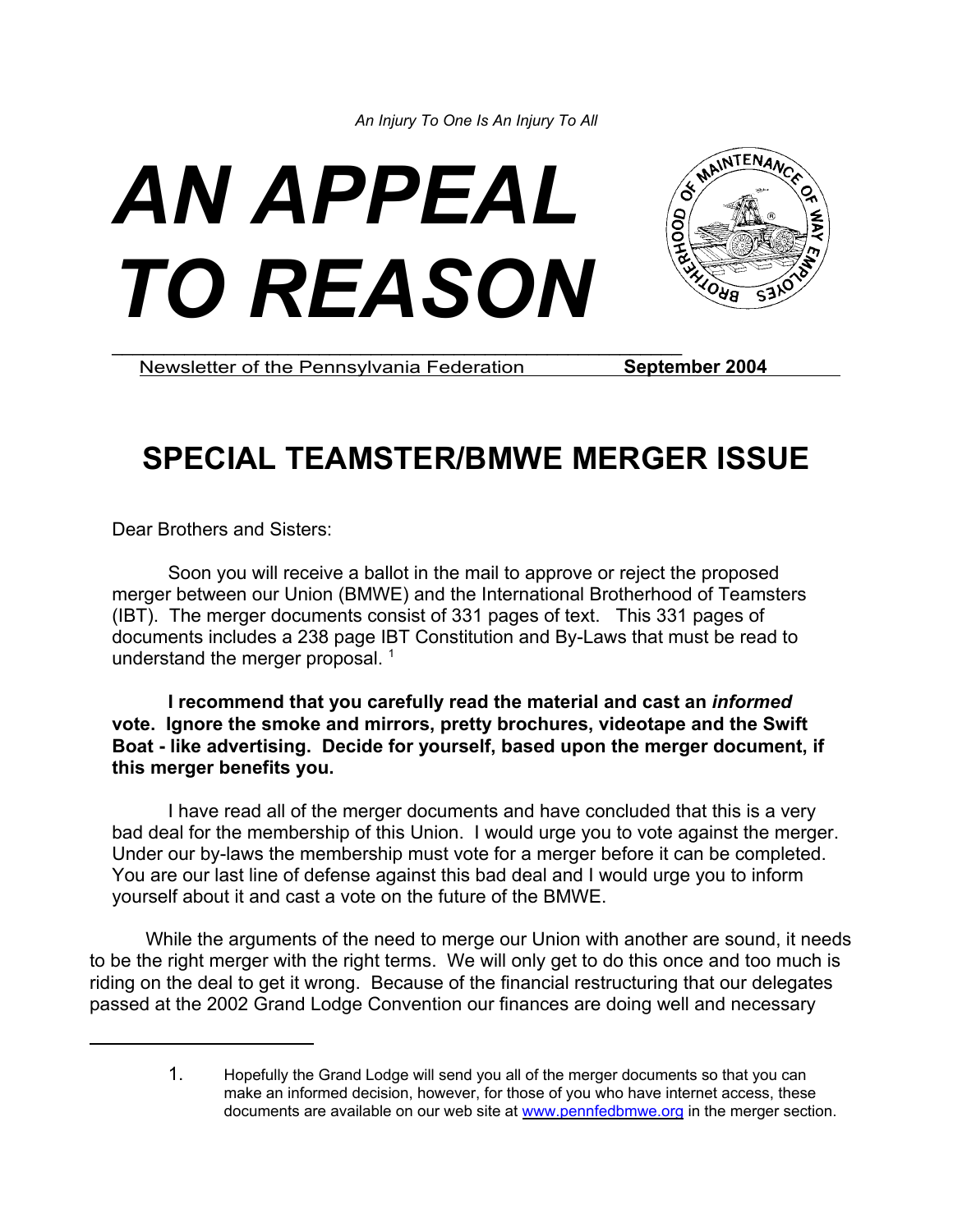services are being properly funded. We do not have to stand like beggars on a street corner looking for a merger partner on terms that are unacceptable to us. We can demand better terms from a merger partner and have a reasonable expectation of obtaining them.

#### **The Grand Lodge is attempting to steamroll the vote without legitimate discussion and debate**

The Grand Lodge officers voted on this deal two weeks ago. While the full-time officers of the Union were provided with copies of the documents, they have not been widely distributed to the membership. This deal is too complicated to simply rush out to the membership without a period of discussion and meetings to make an informed decision. In fact all of the Grand Lodge and System Officers have a meeting scheduled on September 16, 2004 and this agreement could have been debated at this meeting and questions about the agreement could have been answered. The fact that the merger advocates could not wait for a week for this meeting raises many questions.

 If the deal is a good one it will stand the test of being mailed to the membership and then discussed and debated over a period of several months at meetings, and in mailings, so that the membership can study it. There is no need to rush this ballot out and insist the membership vote on it unless it cannot stand the test of debate and discussion. Clearly the Grand Lodge wants no real debate on the question and this is reason enough to vote against the proposal. Don't let them steam roll you into making a hasty decision!

# **The IBT merger will deny membership rights to nearly half of the membership**

Under the proposed merger agreement, BMWE Unemployment Cards will not be honored to enable a member to stay in good standing. See sections 4.7 and 4.8 of the merger agreement. We are a seasonal craft which results in many of our members taking a furlough during the winter months. Under our current by-laws, these seasonal members can remain in good standing with the union for one year during their periods of furlough by obtaining an unemployment card. This allows our seasonal members (about 40-50% of the Union) to run for office and vote in the meetings.

Under the IBT Constitution, you must have 24 months continuous paid-up membership to hold any office in the Union. Many of our current Lodge officers would not be eligible to hold office. In addition, only members who have paid their dues in the month prior will be permitted to vote on contracts or vote on business at Local Lodge meetings. Members who go out on furlough during the winter months will not be able to vote on ratifications for agreements, Local Lodge elections, strike authorizations, etc. This same rule goes for our members who become sick, injured, or are awaiting the outcome of a disciplinary process. In the IBT, unless you pay full dues when you can least afford it, you are denied the right to participate in it.

Grand Lodge is asking us to ratify a merger agreement that will eliminate basic membership rights for a huge percentage of our members. This is outrageous and wrong, and for this reason we should reject this merger.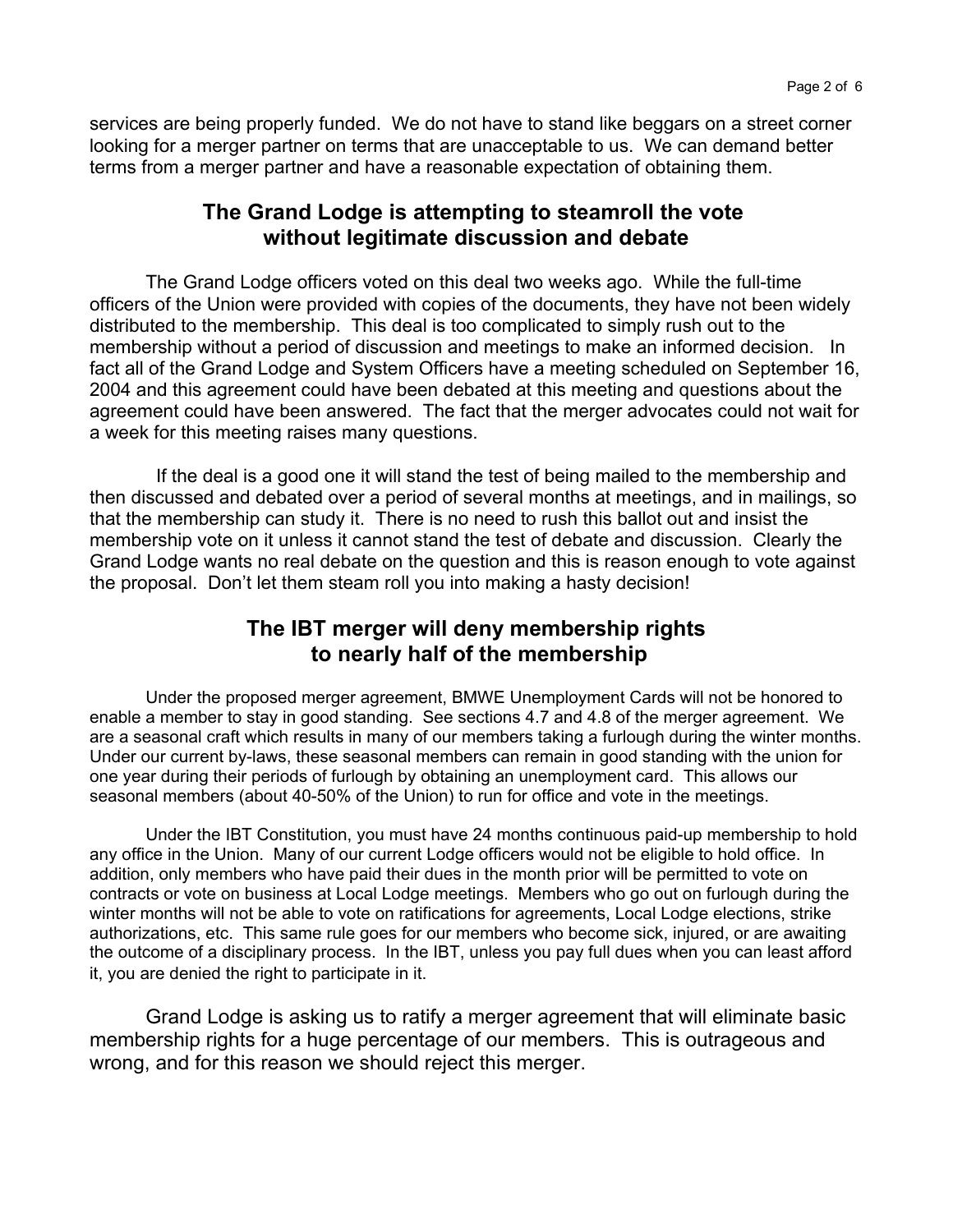# **We will not be autonomous; the BMWE will be subject to the IBT Constitution and will not be represented on the IBT Executive Board**

The IBT Executive Board is the governing council of the IBT and has enormous power to resolve appeals and disputes and enact policy to govern the IBT. There is no provision in the merger agreement to give BMWE a position on the IBT Executive Board. Without a voice on the Executive Board we have no real power within the IBT and are subject to their decisions without our own representation. While certain provisions make it seem like there is a good deal of autonomy for our own division, there is no power to enforce our autonomy without representation and a voice on the IBT Executive Board. This is because the IBT Executive Board is specifically empowered to hear and DECIDE all internal union charges and appeals and all election questions.

#### **There are no special funds to establish legal services and to fund contract negotiations in the Merger Agreement**

At the 2002 Grand Lodge Convention the delegates restructured the Union's fincances by setting up special funds for legal defense and contract negotiations. These are dedicated funds to make sure that there is sufficient money to support these two vital services. The delegates to the 2002 Convention felt so strongly that these services needed to be fully funded that they took this money from our strike fund to ensure proper funding. These dedicated funds disappear in the new bylaws for the BMWE Division and the money is simply rolled into the general operations of the Division. The guarantees that we have in the present Constitution and By-Laws - that the vital services of legal defense and contract negotiations would not be cut in a tight money situation - are gone.

#### **Presenting Merger Agreement as a merger with the Locomotive Engineers, or all of rail labor is just not true and borders on fraud; the proposed Rail Conference is more smoke and mirrors**

We attempted to have a merger discussion with the Locomotive Engineers (BLE) in 2001, and it did not progress because the BLE could not embrace us as partners and insisted on provisions that would have made us second class members. The current merger agreement gives us a separate department within the IBT. The BLE also has this set-up. There is no merger, only separate departments. The merger advocates say the so-called Rail Conference By-Laws within the IBT put us together with the BLE. Article 6, Section 2 outlines the activities of the Rail Conference and they are not much. The Rail Conference appoints committees, supervises conference employees, approves bills, provides money to those who are in need of it, and calls meetings. The Rail Conference has no more authority than the existing Transportation Trades Department, or the AFL-CIO, to which BMWE and BLE already belong.

Perhaps the most disturbing aspect of the IBT Rail Conference is that it has no authority with the IBT. Article 8 of the Rail Conference states:

*"Neither this Conference, nor any of its officers, representatives or employees, has been authorized or empowered to act as an agent of the International Union or any of its affiliated bodies and shall not be deemed an agent for any such body unless expressly authorized in writing by the governing body of such body to act in that capacity."*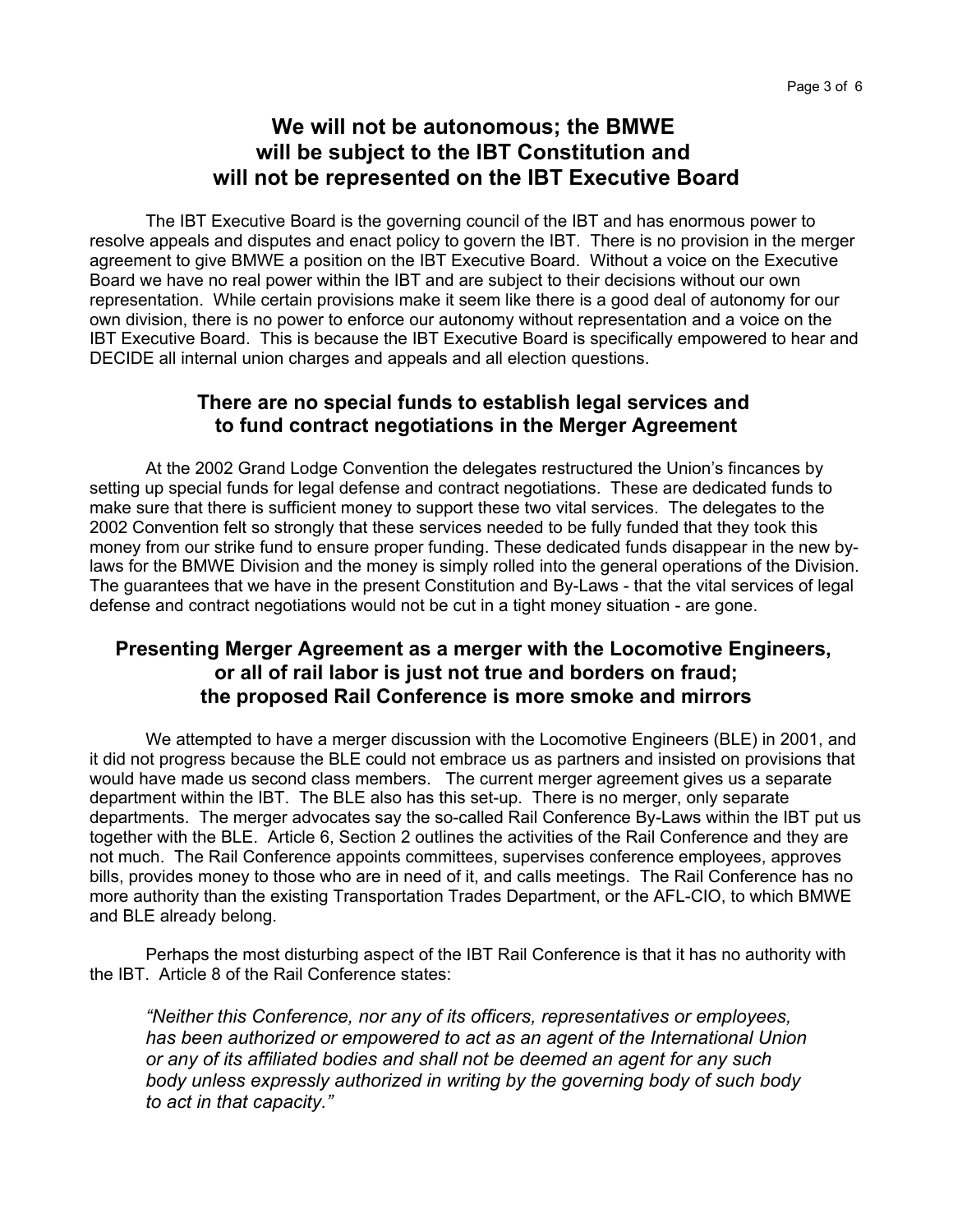The most that can be said about the Rail Conference is that it is a new structure that will give positions (salaries) and titles to more people with our dues dollars, but has very little authority to accomplish anything. This is more smoke and mirrors.

#### **Additional points you may wish to consider in the merger agreement:**

- Local Lodge Secretary Treasurers will have to start paying dues which will cause many smaller Local Lodges to disband when no one will do the work to hold the Local together without the dues exemption;
- \* Retirees will no longer be permitted to be Local Lodge Secretary Treasurers which denies us a valuable resource and will also result in more disbanding of Local Lodges;
- \* Disabled members who currently hold State Legislative Director positions, of which there are several, will no longer be able to hold this office. These men work for no salary and provide an experienced and valuable service to the membership which we lose with this merger agreement;
- \* Currently the State Legislative Boards are funded through a dedicated fund based upon the amount of members in the State. This dedicated fund gets rolled into the BMWE Division general fund and the IBT assumes control of the State Legislative Boards with no funding guarantees.

# **The Merger Agreement does not address the problems of corruption within the Teamsters, federal domination of the IBT or the lack of Teamster power**

I had my doubts that the IBT was the union with whom we should make a merger, but like everyone else I wanted to see the merger agreement to determine if my initial doubts could be overcome. The IBT has historically been one of the most corrupt unions in the United States. Since the 1950s, most, if not all, former IBT presidents have been criminally indicted and all but one so indicted has been convicted of criminal wrongdoing or plead guilty to criminal violations. The IBT is so corrupt that they were forced to accept a settlement with the United States Department of Justice, called a consent decree, in which an Independent Review Board (IRB), headed up by the former head of the FBI and CIA, could clean up the IBT. This process is paid for by the membership of the IBT and the IBT estimates that this has already cost about 100 million dollars. If we become members of the Teamsters, we will be subject to - and get to help pay for - this investigation process.

The IRB has literally eliminated hundreds of former IBT officers from their positions based on allegations of corruption. The IRB has the right to apply the same special powers they have to remove corrupt officials and members to innocent, honest officials and members. The same rights for innocent and honest officers and members that exist under regular law are not protected under the IRB procedures. While corruption is being combated with membership money, the rights of innocent officers and members are being ignored.

At any time, the federal government can reach out and touch the leadership of the Teamsters in a way that they cannot touch the leadership of any other union in the United States.

We are a craft that is totally dependent on the politicians - the President, members of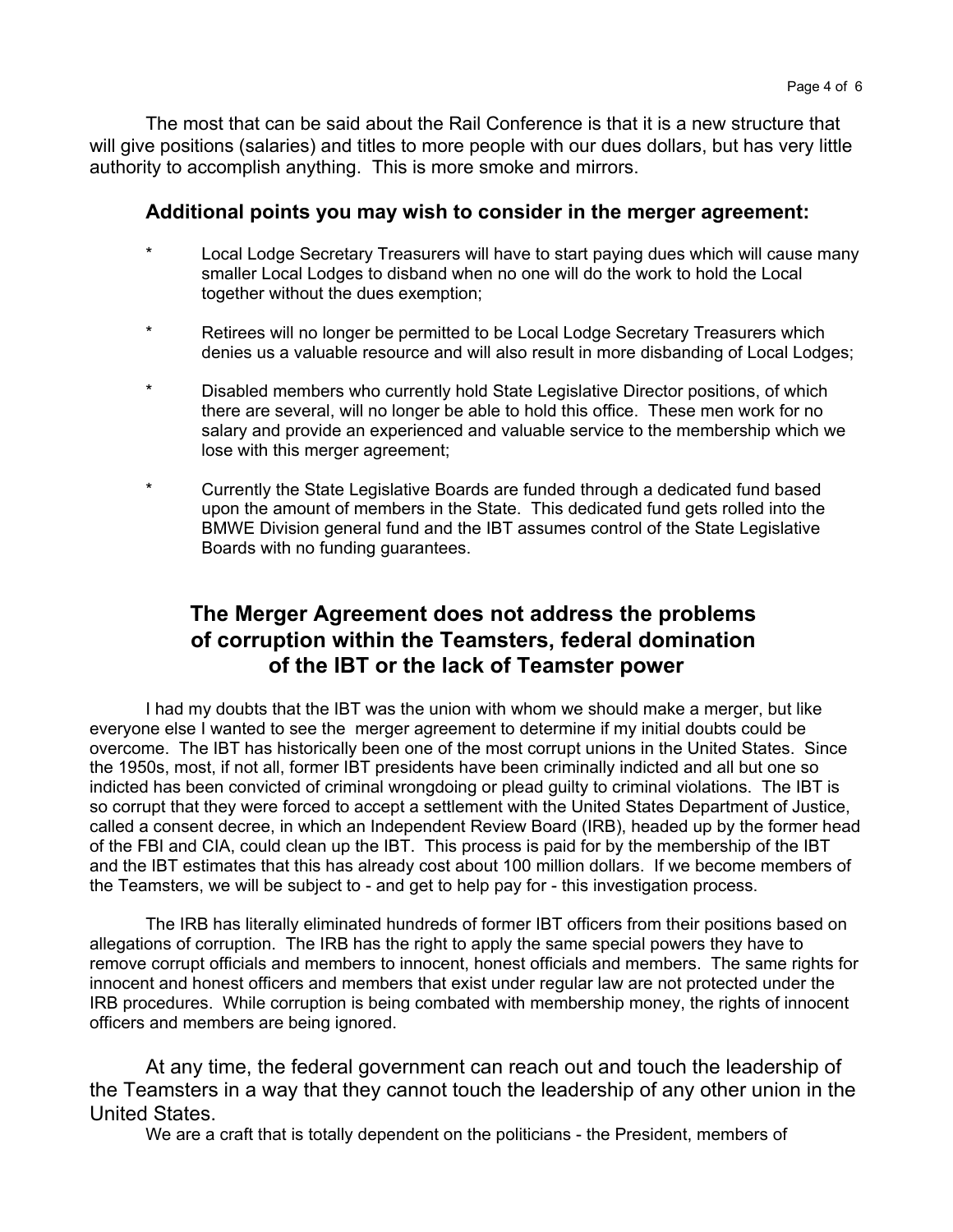Congress, appointed government officials - to produce decent wages, benefits and working conditions. Do we really need the stigma of the Teamsters when we go plead our case with the politicians?

The IBT tried to establish their own internal review process that they hoped could be used to replace the process under the consent decree. They hired a former federal prosecutor named Ed Stier to oversee an internal investigation unit. Ed Stier and his entire team of corruption investigators resigned in protest because the current head of the IBT interfered in their investigations and refused to permit them to act independently. When Grand Lodge negotiated the merger agreement, they never contacted Ed Stier or anyone in his anti-corruption department to discuss this with him. For this reason alone, we should reject the IBT merger.

#### **So-called Teamster power is largely a myth these days, and corruption does not produce more for the membership**

Some members may think it is OK to belong to the IBT despite the allegations of corruption, because these tactics produce better wages, benefits and working conditions for the membership. Even if this was once true (which is doubtful), it has not been true for a long time. The IBT has lost hundreds of thousands of members since 1980. They have been unable to organize a single major new trucking company for 25 years. They have been unable to maintain an organizing dominance in trucking (the Master Freight Agreement covers fewer than half as many as it covered in the 1970s). The IBT strike at Overnight Express is as great a loss as the PATCO strike.

There are other issues that need to be discussed. On Amtrak our members are now in their fifth year without a contract renewal. The crafts that have settled on Amtrak have settled for more concessionary agreements than their national unions. We do not have a new agreement on Amtrak because we have insisted on our National contract pattern, which precedent says we are entitled to obtain, and the Bush Administration has used their power to thwart these legitimate contract objectives. The Locomotive Engineers are in the Teamsters and are also going into their fifth year without a contract renewal on Amtrak. This is a perfect example of the kind of problem that they claim they can correct, the BLE Teamsters on Amtrak are not doing any better at the contract table than the BMWE on Amtrak.

One of the reasons I was against the Boilermaker merger was because that union was too small and ineffectual to be a good merger partner. The Teamsters are certainly larger and more powerful than the Boilermakers. It is also true that given the laws and the politicians that we have, every union is handicapped in what it can do. Nevertheless, there are a dozen other large unions out there that fight very hard and effectively for their members that don't have the same negatives as the Teamsters. We should be exploring the possibility of a merger with them.

The IBT has been unable to protect their own members in some of the greatest battles of the day - so why should we believe that they will be any better at protecting us? Until these issues are properly addressed, we should reject the IBT merger.